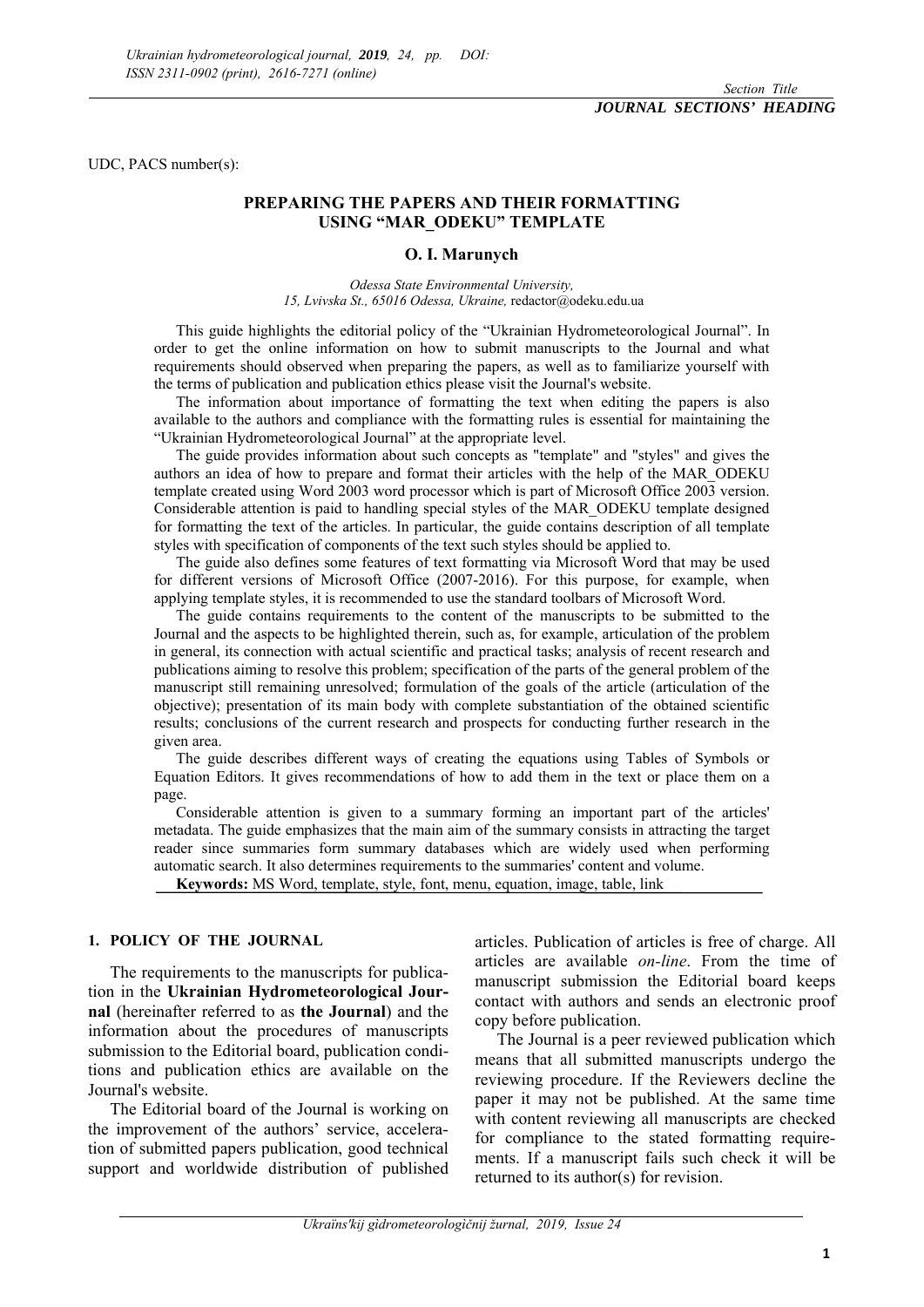#### **2. MOTIVATION OF TEMPLATE USE**

#### **2.1 The Concept of Template**

A template is a form or a pattern used as a guide for making something. It allows you not to set the margins, spacing, page layout, fonts, format options, etc. every time.

The **MAR\_ODEKU template** (hereinafter referred to as **the Template**) created using Word 2003 of Microsoft Office 2003 office suite is a filled out form which contains the text formatted in full accordance with the Journal's requirements. Text of your article should be typed over and instead of this text.

Upon opening of the file with *dot* extension the word processor MS Word generates a new document file and automatically pastes the template content into it. All further editions are done in the new file however a *dot*-file remains unchanged.

#### **2.2 Use of Styles**

Structure of the Template corresponds to the one of the article, and text formatting is realized due to the use of special styles designed for the manuscripts submitted to the Journal.

A style is a set of formatting characteristics which one can apply to a text of his or her document to quickly change its appearance. Here and below we mean a paragraph style.

Special styles are also necessary to perform automatic analysis and reliable collection of metadata with further formation of the Journal webversion and data transfer to the abstracts' databases in order to index our Journal.

To format the text in MS Word word processor using the required style please place the cursor onto one of paragraphs of the text or select a certain part of the text and choose one of the styles from the corresponding styles list**.**

In MS Word of MS Office 2003 package you can access the styles list with the help of the Toolbar menu **Format – Styles and Formatting**. In MS Word of MS Office 2007-2016 packages access to the styles is provided through menu **Home - Styles**.

#### **3. COMPONENT PARTS OF ARTICLES AND CORRESPONDING STYLES**

All styles integrated in the Template have special names starting with a letter combination **MAR** (see Table 1).

Basic style is called MAR\_Normal and other styles are its subsidiaries. It is PROHIBITED to create new styles as well as to edit, to modify and to

remove these special styles. To apply the styles properly, it is necessary to display all non-printable characters (the button with **"¶"** sign on the toolbar or the keyboard shortcut **Ctrl + Shift + \***) which maintain formatting, namely, space character, paragraph, end of line, page breaks, etc.

#### **3.1 Headers and Footers**

Headers and footers are the areas at the top and at the bottom margins of each page of a document.

The main required information about the Journal is already available in the headers and footers. Authors just have to add or edit this information. For example, a Journal section heading is typed at the right top of page 1. The Journal year and issue are typed at the left top of page 1 and at the bottom of each page. In particular, odd headers specify an article title (or abbreviated title) and even headers specify a list (or abbreviated list) of authors. These parts of headers can be edited by the authors. If necessary, the authors should create an abbreviated title of their articles by themselves and the latter should fit in one line of a header. Also a list of authors should be typed in one line. In addition, if a list is abbreviated "etc." should be added at the end.

#### **3.2 РАСS numbers**

Physics and Astronomy Classification Scheme (РАСS) is an internationally adopted, hierarchical subject classification scheme designed by the American Institute of Physics (AIP) in collaboration with International Centre for Scientific and Technical Information (ICSTI). As UDC, it is used to facilitate organization and navigation. But narrower specialization of PACS also gives some beneficial opportunities to journals of physical profile. UDC (PACS) numbers should be separated by a comma and typed in the top left corner of the table with invisible borders before the title of the article. It is mandatory to indicate UDC*.* PACS numbers may be indicated if necessary. If there is only one number please type "number" instead of "numbers".

#### **3.3 Titles of Articles**

The title of the article should concisely describe its content. Titles should not contain the following: the word "research" and its synonyms, mathematical expressions, symbols and abbreviations.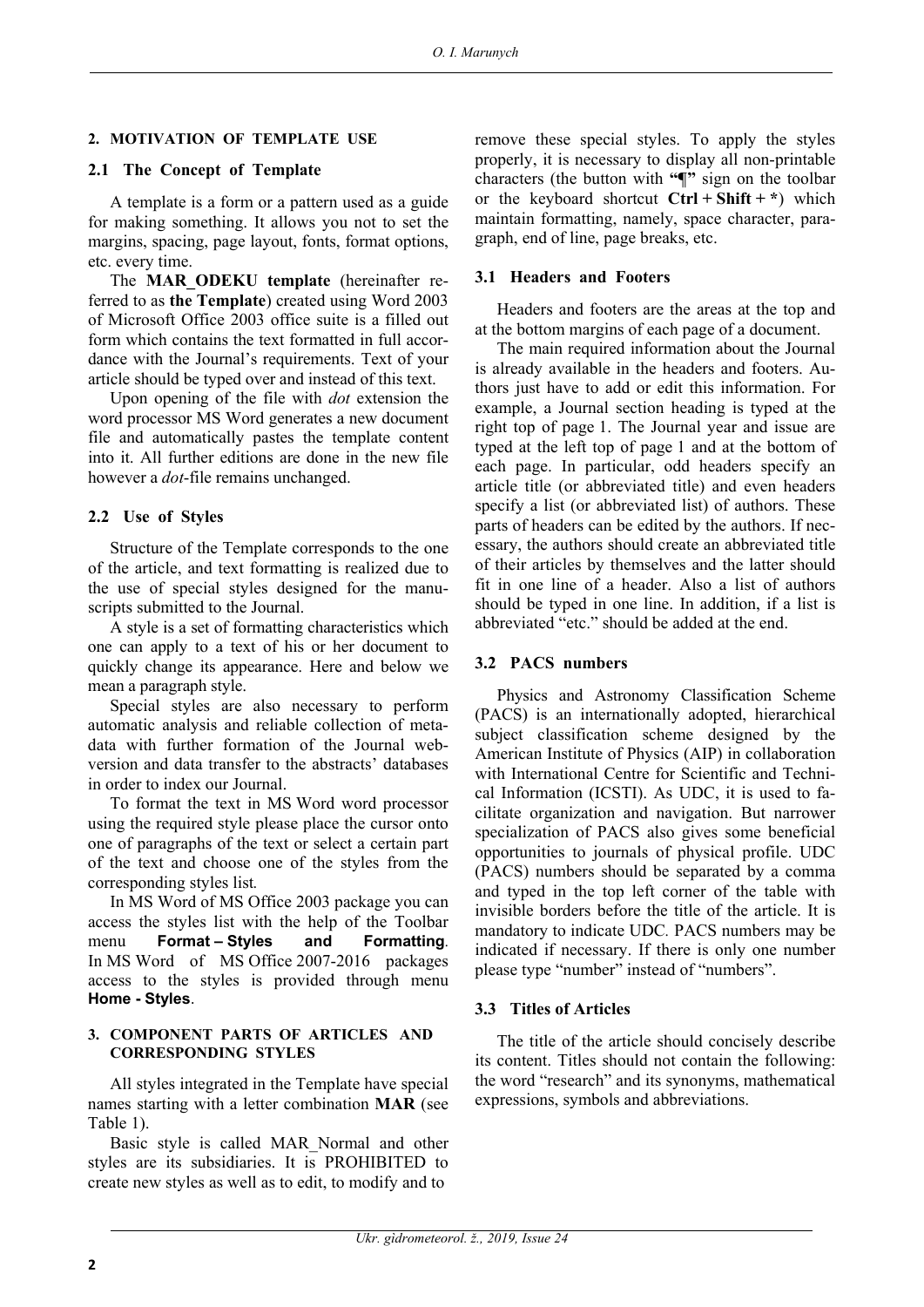| $N_2$ | <b>STYLE TITLE</b>                  | <b>USED FOR FORMATTING</b>                                                                                                                                                                                                                                                  | <b>STYLE DESCRIPTION</b>                                                                                                                                                                      |
|-------|-------------------------------------|-----------------------------------------------------------------------------------------------------------------------------------------------------------------------------------------------------------------------------------------------------------------------------|-----------------------------------------------------------------------------------------------------------------------------------------------------------------------------------------------|
| 1.    | MAR<br><b>Normal</b>                | a) main text; b) blank lines separating<br>section and subsection titles; tables,<br>figures and main text                                                                                                                                                                  | should be placed in 2 columns, line spacing<br>value is 1.0. Times New Roman font, 11 pt,<br>justified alignment, the first line indentation is<br>0.5 cm, automatic wordwrapping is allowed. |
| 2.    | MAR_<br><b>Title</b>                | the title of the article                                                                                                                                                                                                                                                    | Times New Roman font, 11 pt, bold, uppercase<br>letters, centre alignment, automatic wordwrap-<br>ping is prohibited                                                                          |
| 3.    | MAR<br><b>Authors</b>               | authors                                                                                                                                                                                                                                                                     | Times New Roman font, 11 pt, bold, letters as<br>in a sentence, centre alignment                                                                                                              |
| 4.    | <b>MAR</b><br><b>Affiliations</b>   | the institution's name and address                                                                                                                                                                                                                                          | Times New Roman font, 9 pt, italic, letters as<br>in a sentence, centre alignment                                                                                                             |
| 5.    | MAR<br>Abstract                     | a) Summaries + Keywords; b) $\overline{UDC}$ ,<br>PACS numbers                                                                                                                                                                                                              | Times New Roman font, 10 pt, left and right<br>offsets are 1.5 cm, the first line indentation is<br>0.5 cm, automatic wordwrapping is prohibited                                              |
| 6.    | <b>MAR</b><br>Empty_string          | Blank lines separating: a) article title,<br>list of authors, affiliations and ab-<br>stract; b) figures and their captions;<br>c) tables and their captions; d) titles<br>of sections (subsections) and para-<br>graphs' text; e) mathematical formu-<br>las and main text | Times New Roman 7 pt                                                                                                                                                                          |
| 7.    | <b>MAR</b><br><b>Section</b>        | Titles of sections                                                                                                                                                                                                                                                          | Times New Roman 10 pt, bold, uppercase let-<br>ters, 0.5 cm indent                                                                                                                            |
| 8.    | MAR<br><b>Subsection</b>            | Titles of subsections                                                                                                                                                                                                                                                       | Times New Roman 11 pt, bold, letters as in a<br>sentence, 0.8 cm indent<br>Styles 7 and 8 are connected by multilevel num-<br>bering                                                          |
| 9.    | MAR<br><b>Equation</b>              | Mathematical formulas written out in<br>a separate line in one of two columns                                                                                                                                                                                               | Times New Roman 11 pt, 4.1 cm tab stop left,<br>center alignment<br>Tab is typed before and after an equation                                                                                 |
| 10.   | <b>MAR</b><br><b>Equation large</b> | Mathematical formulas written out<br>over the entire width of the page                                                                                                                                                                                                      | Times New Roman 11 pt, 8.5 cm tab stop left,<br>center alignment.<br>Styles 9 and 10: Tab is typed before and after an<br>equation                                                            |
| 11.   | MAR_<br>Caption                     | Captions to figures and tables                                                                                                                                                                                                                                              | Times New Roman 9 pt, letters as in a sen-<br>tence, center alignment (for a one-line title) or<br>justified alignment (for a title that takes more<br>than one line)                         |
| 12.   | MAR<br><b>Section_NonNum</b>        | Titles to sections "Acknowledge-<br>ment" and "References"                                                                                                                                                                                                                  | Times New Roman 10 pt, bold, uppercase<br>letters, 0.5 cm indent                                                                                                                              |
| 13.   | MAR<br>References                   | Lists of references                                                                                                                                                                                                                                                         | Times New Roman font 9 pt, offset is 0.63 cm,<br>automatic wordwrapping is prohibited.                                                                                                        |
| 14.   | MAR<br>Header1                      | Title of the Journal's section which an<br>article relates to (page 1 header)                                                                                                                                                                                               | Times New Roman 10 pt, bold, italic, upper-<br>case letters, right alignment                                                                                                                  |
| 1.    | <b>MAR</b><br>Header <sub>2</sub>   | Authors' names (even headers); arti-<br>cle title (odd headers)                                                                                                                                                                                                             | Times New Roman 9 pt, italic, letters as in a<br>sentence, center alignment                                                                                                                   |
| 2.    | MAR<br>Page_Number                  | Page numbers (footers)                                                                                                                                                                                                                                                      | Calibri 10 pt, bold, the Template has auto-<br>matic numbering                                                                                                                                |
| 15.   | MAR<br><b>Journal Name</b>          | Title, year and issue number of a<br>journal                                                                                                                                                                                                                                | Times New Roman 9 pt, italic, letters as in a<br>sentence, 0.04 cm indent, left alignment                                                                                                     |

|  |  | <b>Table 1</b> – Description of the special paragraph styles |
|--|--|--------------------------------------------------------------|
|  |  |                                                              |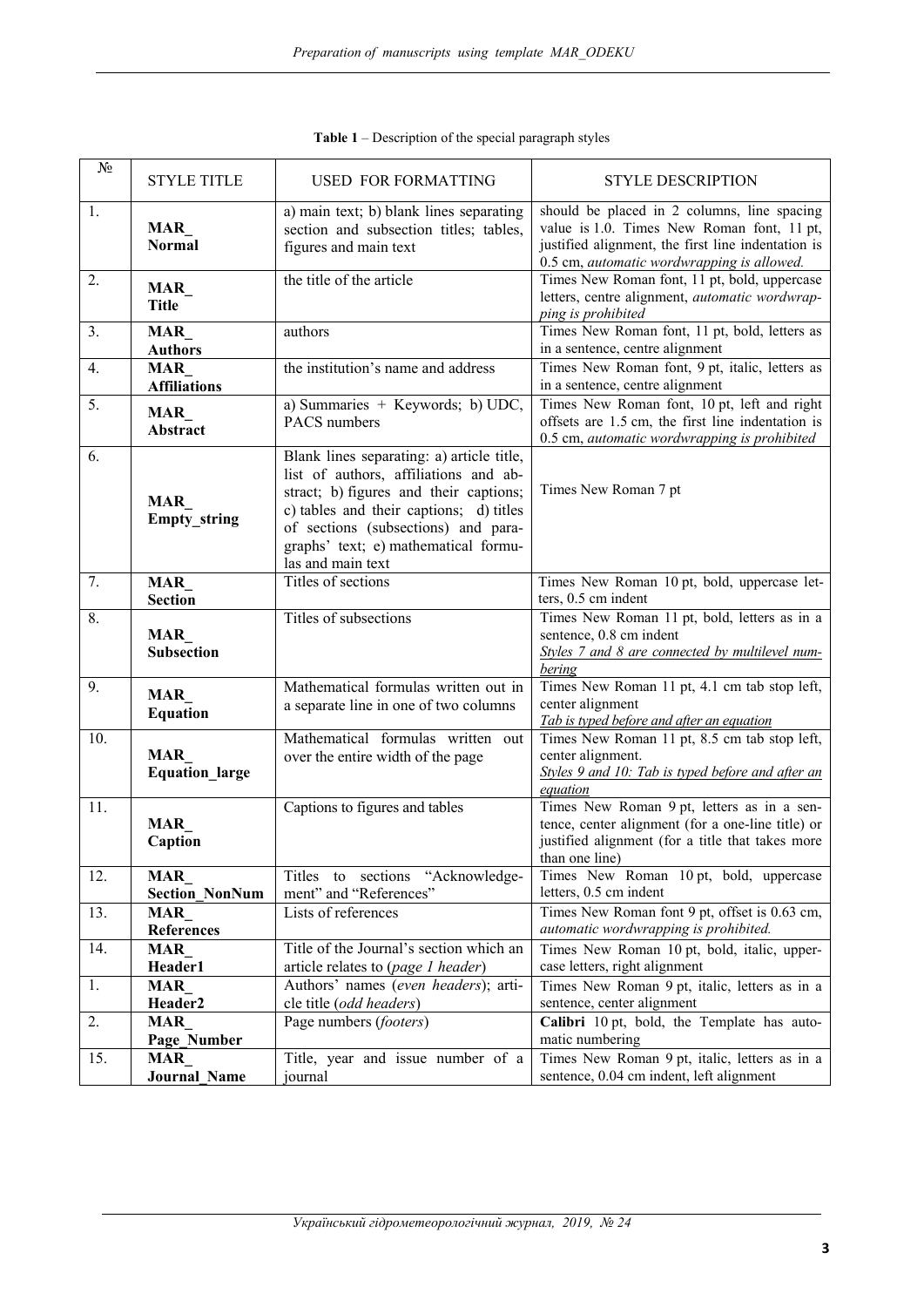## **3.4 List of Authors**

Full name of authors should be arranged in a consecutive order. Authors' institutions are designated using upper index (1, 2, 3…) after author's full name. *If all authors have the same institution they work for, the index should not be used.*

# **3.5 Name and address of institution**

Explanation of indexes in the list of authors pointing to the organization on whose behalf the paper is submitted should be as follows. First type an index in the same form you have typed it after a Last Name of one of the authors. Then put the tab symbol and indicate an author's Name of Organization, Building Number (or Code), Street (Avenue, Boulevard, etc.) Name (or Number), "Str." ("Ave.", «Boul.», etc.), Zip Code, City, Country.

# **3.6 Summary**

Summary is an essential part of article's metadata. One should always remember that the main purpose of an abstract is to attract the target reader. An abstract is a starting point of any article.

The summary should be clear and informative (no general phrases), original, substantial (display the article's main content), structured (in terms of sequence of the results described in the article). It should indicate briefly its purpose and tasks, methods, main results (50-70% of the summary's volume) and the conclusions of research. The summary itself should be understandable without familiarization with the article's main content. Information in the summary should not have any material that is absent in the main part of the publication. We recommend to construct most of sentences according as follows: "The research revealed ...", "It was established that ...", "We found that ...", "The research allowed us to evaluate the influence ...", "It enabled us to characterize the regularities ..." etc.

The summary in English should be of highquality English. The text should include the terminology used in specialized international English-language journals. Use active voice rather than passive one ("The research tested," not "It was tested in this research").

The text of the summary should not contain any mathematical expressions, symbols and abbreviations.

Irrespective of the article's language, the summary in English and in Ukrainian should have *at least 1800 characters* (with key words, no spaces).

*The texts of English and Ukrainian summaries should match.* 

## **3.7 Keywords**

The automatic search at the Journal website, abstract databases and electronic catalogues is mainly realized by the keywords. Therefore, when writing keywords, it is necessary to choose exactly the words or phrases that are frequently found in the text and reflect the objects and methods of the study good enough. Please avoid symbolic designations. Obscure abbreviations and mathematical formulas are also unacceptable. The total number of keywords (phrases) should be in the range *from four to eight.* Key words should be separated from each other with a semicolon.

# **3.8 Metadata in other languages**

The journal supports three languages – Ukrainian, English and Russian. One of the mandatory conditions for journal indexation in well-known abstract and citation databases is availability with each of the articles of English-language metadata. Therefore, at the beginning of the article, the metadata (article's title, list of authors, name and address of institution, summary and keywords) should be specified in *the source language*, and at the end of the article, i.e. after the list of references, *the metadata in other two language*s should be specified.

## **3.9 Main Content of the paper and its structure**

The volume of a paper (its main part) should be of *5 - 15 pages*.

Content of the main part should be logically relevant, set out clearly, prepared in scientific style, and have a corresponding structure:

- $\triangleright$  definition of the problem in general and its connection with topical scientific and practical tasks;
- $\triangleright$  analysis of recent research and publications aimed to resolve that problem in question;
- specification of previously unresolved part of the general problem the article is dedicated to;
- $\triangleright$  formulation of the article's aim (definition of the task);
- $\triangleright$  main body of the article with complete substantiation of the obtained scientific results;
- $\triangleright$  conclusions of the given research and prospect for resolving further problems of the given sphere of interest.

The following consequence of mandatory items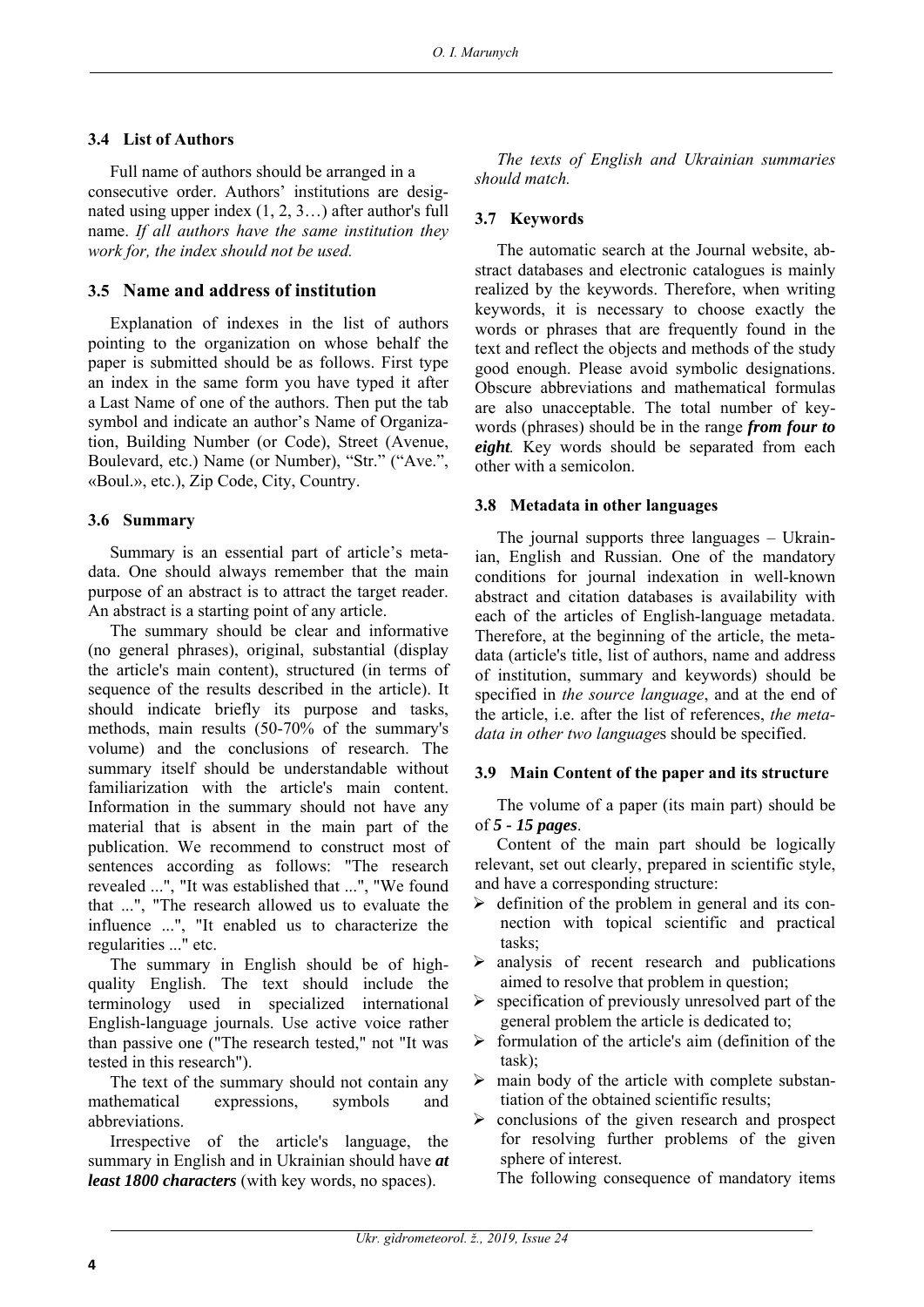should be observed in the original article's text.

Sections and subsections form the basis of structural separation of the article.

## 3.9.1 Introduction

This component should present a separate section of the same name.

Introduction to the article should contain the following aspects: topicality of the problem; statement of the problem as a whole and its connection with actual scientific and practical tasks; determination of previously unsettled parts of the general problem, which is devoted to this article; formulating the aims of the article (statement of the task) in explicit form; definition of subject and object of research. If necessary the authors may include description of the object and subject of the research in a separate section.

3.9.2 Literature Review

It may be presented in the introduction to the article when specifying the previously unresolved parts of the general problem the article is dedicated to. It provides a critical analysis of recent research and publications related to the topic in question; main conclusions of their authors; comparative analysis of published results.

3.9.3 Description of the materials and methods of the research

This section of the article describes in detail the methods and materials (output data) used to obtain the given results. Description of the section is designed so that the whole research may be reproduced based thereon. Referring to commonly known methods would be enough. For theoretical research description of the model as well as specification of all applied methods, approximations, parametrizations, initial and boundary conditions, etc. are fundamental. When conducting the research based on experimental material authors should describe the methodology and conditions of their experiments, specify the materials and devices, the source data used. If necessary, the section may be divided into subdivisions. The section should bear in the readers' minds an integral idea that the author of the research is aware of all possible sources of mistakes that may affect the results thereof.

*Review articles may have this section omitted*.

## 3.9.4 Research Results

This component of the article *is intended for direct description of the research material with sub-* *stantiation of the obtained scientific results*. The results should be given in the finished form – tables, graphs, diagrams, maps, mathematical expressions etc. Presentation of the results is a description or explanation of data included in illustrations, tables with short comments, comparisons, estimates. The section should contain only facts. All numeral data should be specified in commonly used measurement units.

#### 3.9.5 Discussion of Research Results

As opposed to the "Results" section having only established facts described, the "Discussion" section should be more theoretical, abstract and integrated with the general problem. Authors may conduct analysis of the established facts, generalize the obtained results, compare their data with those of other researchers, explain possible similarities or contradictions as compared to other research works, restate the objective and hypothesis of the research, discuss whether the obtained results correspond to the hypothesis of the research.

*Following the author's decision the "Results" and "Discussion of Research Results" sections maybe integrated in one section "Research Results and their Discussion".* 

If authors find necessary to make further structure partitioning of subsections, then subheadings should be typed using the MAR\_Normal style and numbered "manually".

## 3.9.6 Conclusions

*This component should present a separate section with the same name.* 

This section should summarize the research done, specify conclusions and suggestions, prospects of development for a certain problem, practical application of the obtained results. The "Conclusions" are tightly connected with the "Introduction": the latter states the aim and tasks of the research work whereas the "Conclusions" specify whether the aim set is achieved by means of the established research methods. The "Conclusions" should match the aim and tasks of the research.

*Summary and conclusions should not duplicate each other.* 

## 3.9.7 Acknowledgements

These are addressed to the institutions and foundations that provided financial support of the research reported in the article, as well as to people or institutions that gave technical facilities to conduct experiments or calculations. Finally, authors can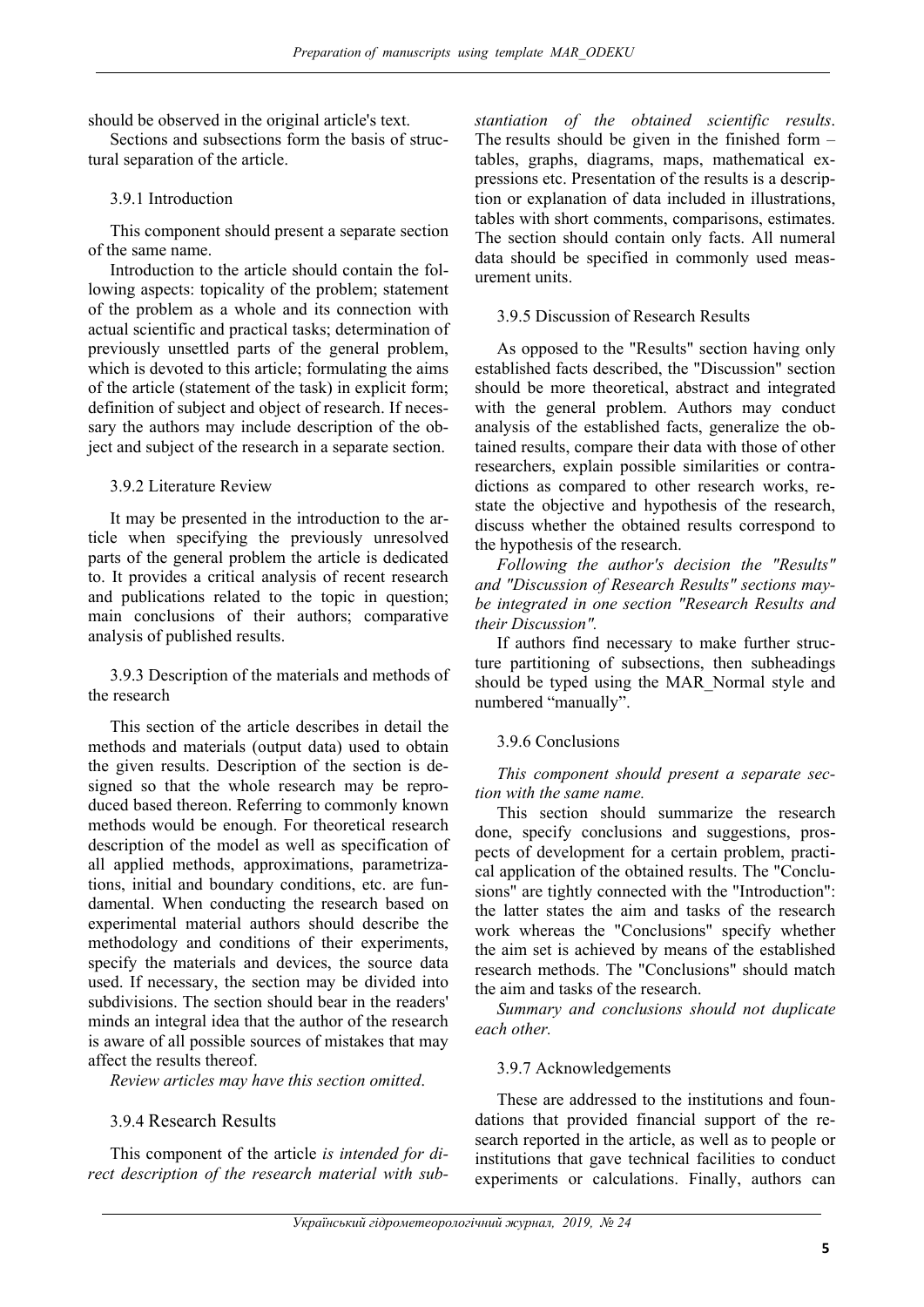express their appreciation to scientists, who do not act as co-authors, for discussion of obtained results. *In all the cases, authors specify the text of gratitude in a separate section titled "Acknowledgements".* The text of acknowledgements should be brief and contain specific names, institutions, projects' acronyms, etc.

#### **3.10 References to literature sources**

The sequence of numbers in the list of references should correspond to the sequence of references in a manuscript's text. References are marked in a text with square brackets [3, 4] or [5, p. 10-11; 8, p. 7-9]. List of references should contain *at least 5 titles.*

For articles submitted in English at the end of main text of the article authors should add only one list of references titled "References" that reproduces the list of used literature exclusively in Latin.

Please get acquainted with the "*Requirements to references*" and samples of references before making your own list of references.

#### **4. EQUATIONS**

#### **4.1 Arrangement of Equations**

Mathematical expressions may be placed directly in the text or typed in a separate line if a formula is too cumbersome or important. If there are references to the expression (which is placed in a separate line) further in the text they should be numbered. Numbering of formulas can be cross-cutting across all sections.

Each variable in an expression denoted by a letter should be described in an explication immediately after such expression. Explication should be typed as a continuous text without placement of each new variable in a new line. The order of variables in explication should correspond to the order of variables in expression. Please see a relevant example

$$
\vec{F} = m\vec{a},\qquad(1)
$$

where *F*  $\rightarrow$ is the force, *m* is the mass,  $\vec{a}$  is the acceleration.

For formulas located in the text (not in a separate line) authors should always ensure that the formula relates to the rest of the text. So, one should use a *division slash* instead of a *horizontal division sign*.

For example,  $P = \frac{\lambda_{\text{max}}^1}{2\lambda_{\text{max}}}$ *n*  $=\frac{\lambda_{\text{max}}^1}{\lambda_{\text{max}}}$  is a very poorly positioned in the text due to large intervals between the lines and therefore it should be replaced by  $P = \lambda_{\text{max}}^1/n$ .

#### **4.2 Use of Symbol Table**

Simple mathematical expressions and individual characters should be typed EXCLUSIVELY using the Symbol Table.

Access to the latter is provided via menu **Insert – Symbol.** 

#### *Notes.*

- Variables and numbers should be separated from operation symbols by a non-breaking space  $(Ctrl + Shift + Space).$
- Variables marked by the letters of the Roman alphabet and lower case letters of the Greek alphabet in addition should be formatted in *italic*  $(Ctrl + I)$ .
- Variables denoting vectors and matrices should be formatted in **bold** (Ctrl + B).
- Signs of mathematical operations, numbers, brackets and large Greek letters should NOT be formatted in italic.
- To type Greek letters, signs of mathematical operations (equality, plus, minus, etc.), degree signs please choose "Symbol".
- The sign "minus" (–) should be different from a hyphen (-). Use hotkeys Ctrl + - (on a small keyboard) to type it.

Examples of typing the formulas from the keyboard and the Symbol Table are as follows:

$$
a = mH_a / 2k_B T, \qquad (2)
$$

$$
\varphi_{1,2} = \omega_{0,1,2} t + \theta_{1,2}.
$$
 (3)

## **4.3 Use of Special Equation Editors**

The special editor of formulas should be used only when typing of mathematical expressions in the correct form from the keyboard and the Symbol Table is too difficult or impossible. The latter includes, for example, both superscript and subscript, the sign of vector under variable, etc.

Access to equation editors **Microsoft Equation** or **MathType 6.0 Equation** for MS Word of different Microsoft Office versions is provided through the **Insert – Object menu**.

In order to make the symbols in formulas match the size of the article text, you need to activate the **Equation size** dialog via the menu **Size – Define** in the Equation Editor**.** Then you need to set in a relevant dialog the following size parameters: Full – 11 pt, Subscript\ Superscript – 65 %, SubSubscript\ Superscript –  $42\%$ , Symbol –  $110\%$ , Subsymbol – 86 %.

To make the font of characters in mathematical expressions match the article text, you need to acti-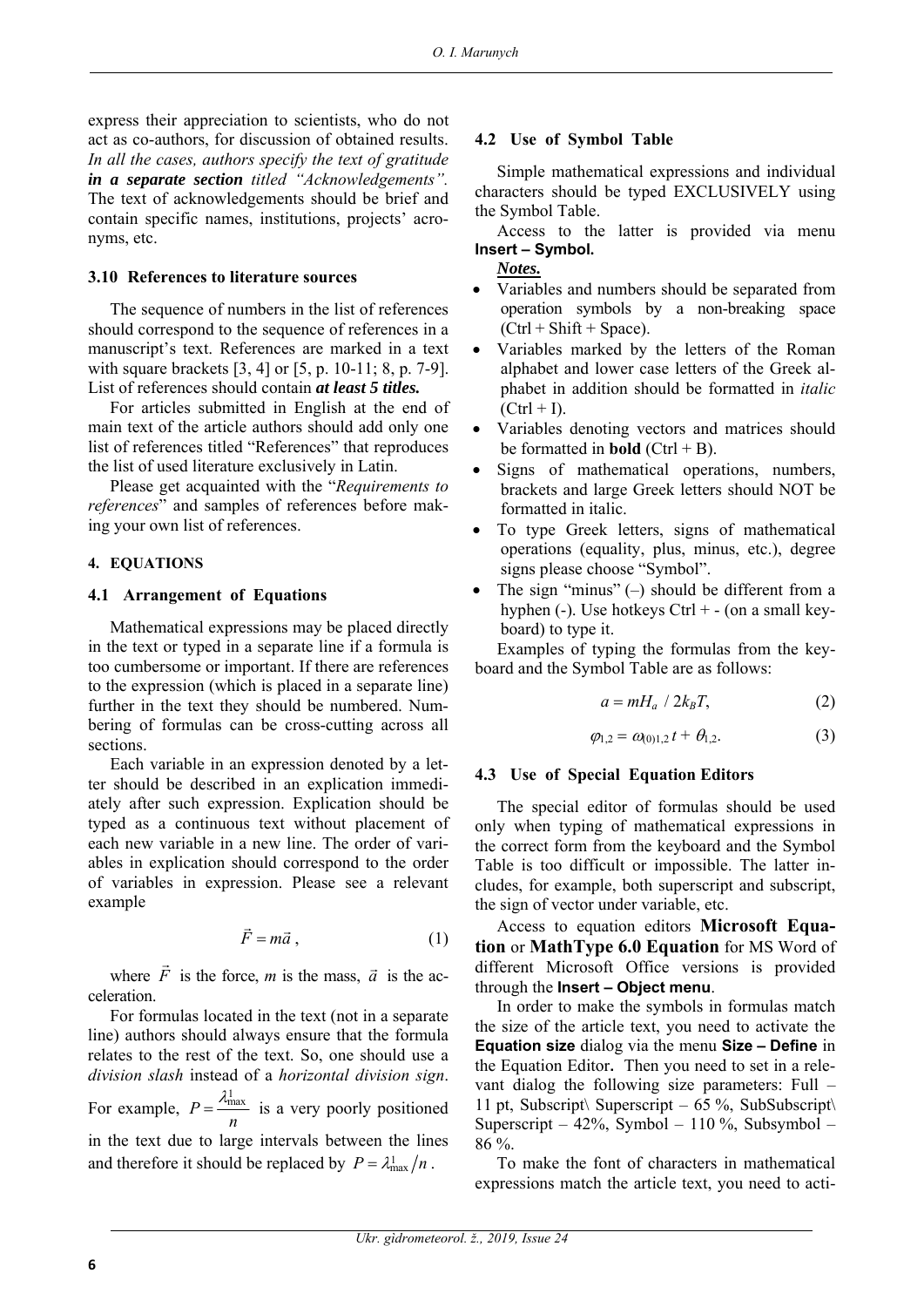vate the **Equation style** dialog using the menu **Style – Define**. Then in the given dialog set the font Times New Roman for text, functions, variables, matrix-vectors; the font Symbol for Greek letters and symbols. Also choose *italic* format for variables and low-case Greek letters and **bold** format for matrices and vectors.

The values of some parameters should be given using the main Times New Roman font, not italicised. *Such parameters include*:

- $\triangleright$  similarity numbers Bi (Biot number), Ku (Kirpichev number), Pe (Peclet number), Re (Reynolds number) etc.;
- $\triangleright$  trigonometric, hyperbolic, inverse, circular, inverse hyperbolic functions;
- $\triangleright$  Kelvin temperature (K) or Celsius temperature (°С), Fahrenheit temperature (°F), Reaumur temperature  $(^{\circ}R)$ ;
- $\triangleright$  conventional mathematical notations of maximum and minimum values (max, min), values of variable parameters (opt), parameter invariability (const, idem), symbols of limits (Lim, lim), decimal and natural logarithms with any base (lg, ln, log) etc.;

 $\mathcal{L}_\text{max}$  , where  $\mathcal{L}_\text{max}$  and  $\mathcal{L}_\text{max}$  and  $\mathcal{L}_\text{max}$ 

 $\triangleright$  chemical elements and their combination.

*Don't use the Equation Editor of MS Word of MS Office 2007-2016 packages.*

#### **4.4 Insertion of Large Equations**

If a mathematical expression is too cumbersome and cannot be inserted in one of two columns, you need to type it full width of the page. Therefore a one-column section should be created. The easiest way to create such section is usual selection of the text and setting of the one-column format for it.

To do that in MS Word of MS Office 2003 package, use the menu **Format – Columns**. Similarly, in MS Word of MS Office 2010 package the above mentioned manipulation is realized via the menu **Page Layout – Columns**. In this case two extra section breaks will be created. *Please, do not delete them!* Formulas should be separated from the text above with a black line of MAR\_Empty\_string style and must be underlined.

Please proceed with two columns again after formula.

*Example:*

 $\langle \langle \langle \langle \langle \langle \rangle \rangle \rangle \rangle \langle \langle \langle \rangle \rangle \rangle \langle \langle \rangle \rangle = k_a \langle \langle \langle \langle \langle \rangle \rangle \rangle \langle \langle \langle \rangle \rangle \langle \langle \rangle \rangle = k_z \langle \langle \langle \langle \rangle \rangle \langle \langle \rangle \langle \rangle \langle \langle \rangle \rangle \langle \langle \langle \rangle \rangle = k_z \langle \langle \langle \rangle \langle \langle \rangle \rangle \langle \langle \rangle \langle \langle \rangle \langle \rangle \langle \rangle = k_z \langle \langle \langle \rangle \langle \rangle \langle \langle \rangle \langle \langle \rangle \rangle \langle \langle \rangle \langle \langle \rangle \langle \rangle = k_z \langle \langle \langle \rangle \langle \rangle \$ 

Figures should be centered in a column. Captions must be placed below figures; their alignment is carried out across the width of the page. If captions fit in one line, center alignment is permitted. Figures should be numbered. Numbering of figures must be cross-cutting across all sections.

Captions have the following format:

Fig. Figure number – Figure Caption.<br>
The content of a caption should not repeat the sharp contrast and free from technical defection.<br>
The content of a caption should not repeat the sharp contrast and free from technical description of a figure in a text. Caption insertion in a text box (**Insert – Text Box**) is PROHIBITED. Also we do not recommend using of tables with invisible borders in order to group figure and a corresponding caption.

There are two ways of making the text to wrap a figure, namely, through **Top and Bottom** (at the stage of a figure formation) and **In Line Text** (when a figure is fully ready and grouped). Text wrapping is completed via the context menu (which is launched by pressing the right mouse button on a figure). Then choose the dialog **Format Object** and **Advanced Layout**.

#### **5. FIGURES** *There are two options used to design a figure.*

*The first one* is to create it in other applications and import it in a text using the menu **Insert – Picture** in MS Word of MS Office 2010 package or the menu **Insert – Picture – From File** in MS Word of MS Office 2003 package. In this case you only need to import bitmap figures satisfying the following requirements:

- 
- 
- sharp, contrast and free from technical defects, have no semantic load;
- no large margins;

• have designations and labels made exclusively using the Roman or Greek letters, with the style close to other text styles, well-separated and conveniently positioned on graphical part of a figure;

• full-colour figures and graphics are to be created in such a way that when printed black-and-white different colours would have different shades of gray.

Insert of a vector figure from any Editor of vector graphics (e.g., Corel Draw) or graphing software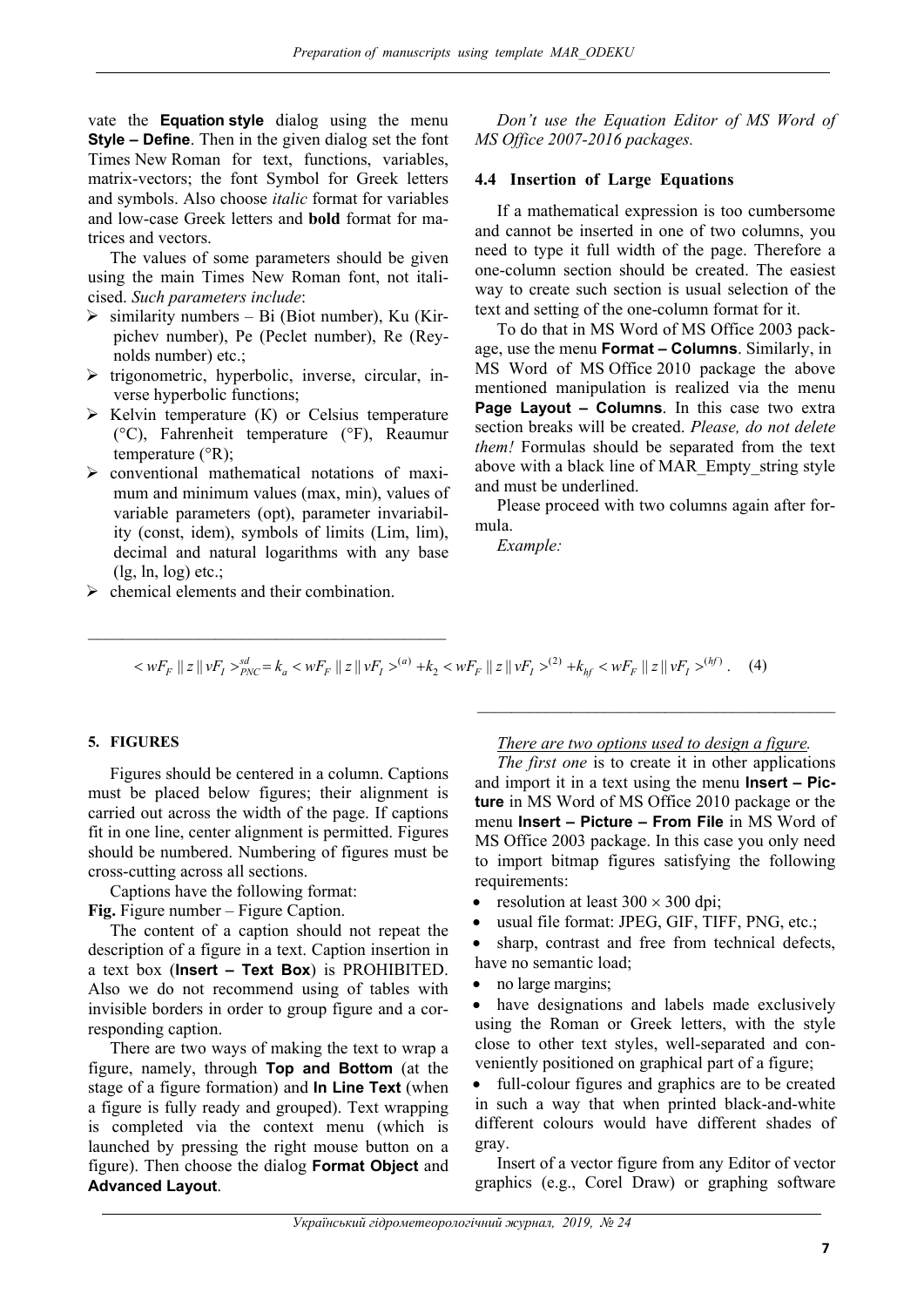(e.g., Sigma Plot) by copying to the clipboard is not allowed. Exceptions are possible only for the products of MS Office (e.g., MS Excel).

*The second way* is to create a schematic figure using MS Word drawing tools: for MS Office 2003 you can use toolbar **Drawing** or menu **Insert ‒ Picture;** for MS Office 2007-2016 ‒ menu **Insert**.

It is also permitted to edit imported bitmap figures and to add new elements to them using the MS Word drawing tools. For example, you can use the text box to create the labels (**Insert – Tex Box**). The labels should be successfully positioned over the figure and grouped with the latter.

If a figure consists of several parts, each of them should be labelled with a letter of the Roman alphabet. Every part of the figure should be described in a caption using the literal labels. Letters may be listed under the figure. Center positioning of letters below the figure is made using tabs. Another way is to use text boxes with the letters over the figures (**Insert – Tex Box**) which should be grouped with figures.

All parts of a figure should be grouped into one object. For this purpose holding down the Shift key, select parts of the picture with the mouse, then activate the context menu by pressing the right mouse button, and choose the dialog **Grouping**.

 If the figure is too cumbersome or labels on it are difficult to read and cannot be located in one of two columns, it is inserted full width of the page. It is recommended to locate these figures *at the top or at the bottom of the page*.

If a figure is taken from other work authors should refer to the source in a relevant caption next to it.

#### **6. TABLES**

Insertion of a table into article text is permitted ONLY with the appropriate tools of MS Word, namely, dialogues of the menu **Table** for MS Office 2003 and **Insert – Table** for MS Office 2007- 2016 packages. *Do not insert a bitmap image of the table created as a snapshot from other documents!*

Tables should have captions and should be num-

bered. Numbering of tables may be cross-cutting across all sections.

The caption format is as follows:

Table Table number – Table Caption.

A table caption is placed at the top of a table. The text style in a table is MAR\_Normal. If necessary, font size can be reduced.

Avoid duplication in a table of information that has been already presented in the text or in the figures.

If the width of the table exceeds the one of the column, such table should be typed across the entire width *at the bottom or at the top of the page*.

If a table is taken from other work authors should refer to the source in a relevant caption next to it.

#### **ACKNOWLEDGEMENTS**

The author is grateful to the Editorial board of the Ukrainian Hydrometeorological Journal for a critical reading of the manuscript and their valuable comments.

#### **REFERENCES** (sample !)

- 1. Martazinova, V. (2005). The classification of synoptic patterns by method of analogue. *J. Environ. Sci. Eng*., 7, pp. 61-65.
- 2. Martazinova, V. & Ivanova, E. (2004). Long-range weather forecasting in the Ukraine. *3 rd European Conference on Application of Meteorology. Th. AGU Fall Meeting*. San-Francisco, pp. 267-268.
- 3. Kononova, N.K. (2009). *Klassifikatsiya tsirkulyatsionnykh mekhanizmov Severnogo polushariya po B.L. Dzerdzeevskomu* [*Classification of circulation mechanisms of the Northern Hemisphere by B. L. Dzerdzeevskiy].* Edited by A.B. Shmakin. Moscow: Voentekhnizdat Publ. (in Russ.)
- 4. Ivus, H.P. (2012). *Spetsializovani prohnozy pohody [Specialized weather forecast]*. Odesa: TES Publ. (in Ukr.)
- 5. Lipinskyy, V.M., Dyachuk, V.A. & Babichenko, V.M. (eds). (2003). *Klimat Ukrainy [Climate in the Ukraine].* Kyiv: Rayevskyy Publ. (in Ukr.)

#### **ПІДГОТОВКА СТАТЕЙ ТА ЇХ ФОРМАТУВАННЯ З ВИКОРИСТАННЯМ ШАБЛОНУ «MAR\_ODEKU»**

#### **О. І. Марунич**

*Одеський державний екологічний університет, вул. Львівська, 15, 65016, Одеса, Україна,* redactor@odeku.edu.ua

У даній роботі висвітлено редакційну політику «Українського гідрометеорологічного журналу». В режимі он-лайн на сайті журналу можна ознайомитись з інформацією про